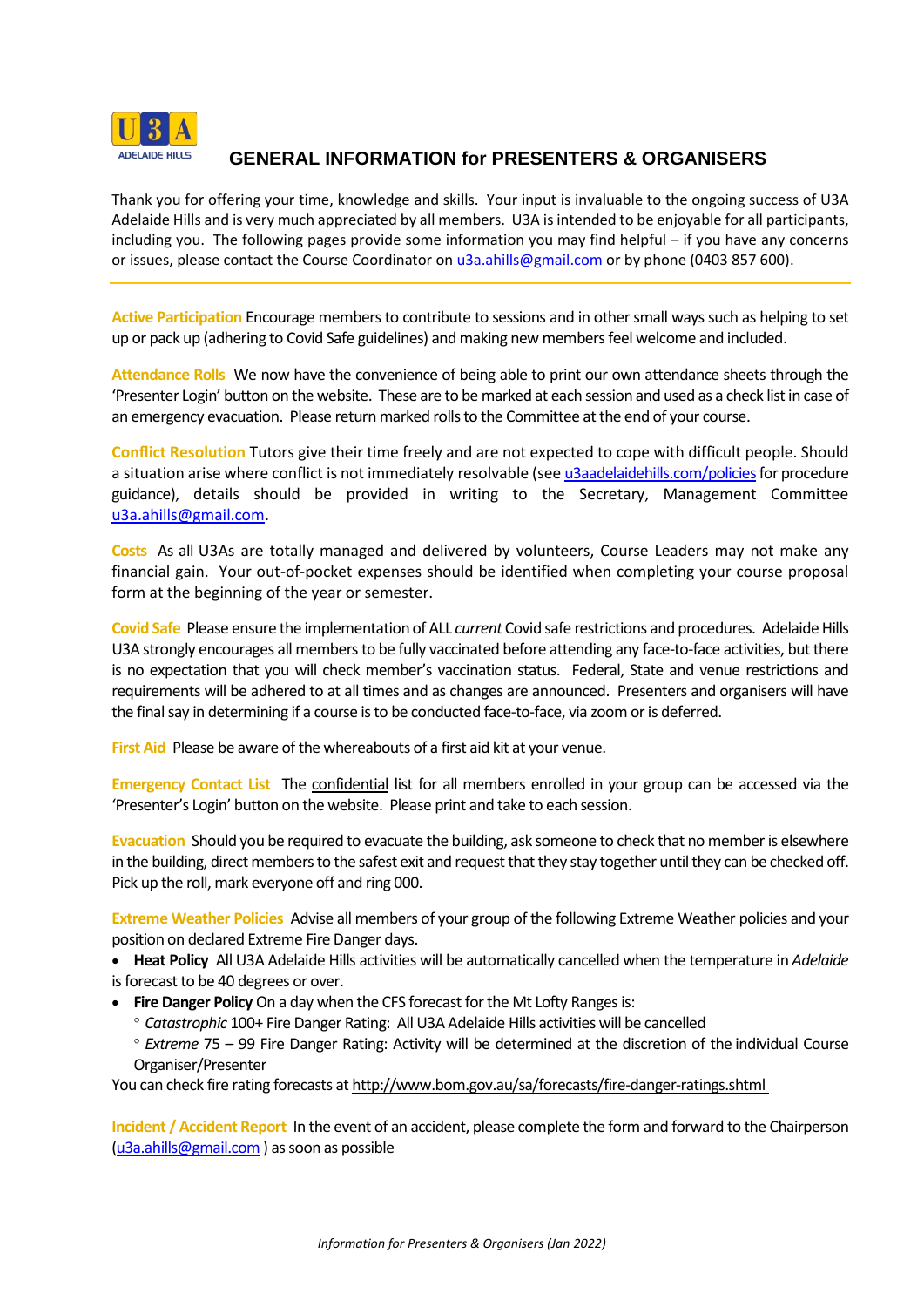**Medical Emergency** If anyone collapses or is considerably unwell, implement the following procedure:

- 1. Phone the emergency number 000 and give the address of the venue to the ambulance team
- 2. Keep the person still and make as comfortable and safe as possible
- 3. Notify (if possible) the designated contact person on your *Emergency Contact List*
- 4. Give the emergency contact person's details to the paramedics when they arrive

Members have been advised to ensure they have adequate Ambulance Insurance to cover call out costs.

**Membership** Potential members may attend ONE session before becoming a member, but must notify you of their participation prior to their attendance. This is even more important now with venue capacity restrictions. Please ensure their name is added to the roll, even if just 'visiting' for one session. The second time a new person attends, please give them a friendly reminder to renew or apply for membership.

**Photos** When taking photos please gain permission and ask anyone who doesn't wish to be included to avoid being in the area

**Privacy** Adelaide Hills U3A collects personal information to enable efficient delivery of its services. The information collected is managed solely by U3A Adelaide Hills Inc. and will be used for organisational communication, emergency and insurance purposes only. No data is to be provided to third parties, individuals or organisations. Contact details are NOT to be shared without express permission of the person. When sending a group email please use the **Email Class** facility, found on your class page on the web site. It will automatically pick up and blind copy email addresses of all those enrolled in your group.

**Refreshments** A tea/coffee break during your session is appreciated by many members as an important socialising opportunity. A gold coin contribution towards the cost of supplying this is requested and any surplus money can be used for items such as get well and thank you cards and small gifts for guest presenters etc. Any remaining money at the end of each Semester is to be forwarded to the Treasurer, and will be used to assist in offsetting rental costs. \*\*Be aware of current Covid Safe restrictions when deciding whether to serve refreshments \*\*.

**Respect and Courtesy** All members should give and receive courtesy when interacting with each other and the public. By joining U3A AH, all members have agreed to abide by the *Code of Conduct* and other policies Should a member have a grievance, please handle in accordance with the adopted procedure [\(https://www.u3aadelaidehills.com/policies\)](https://www.u3aadelaidehills.com/policies). Endeavour to start and finish sessions punctually and please ask members to turn off mobile phones

**Transport** At times individual members may require transport. Organisers can ask if someone is able to assist within the class but this is a personal arrangement and not the responsibility of U3A.

**Zoom** Please be aware that U3A Adelaide Hills does not have a zoom subscription. If you or one of your group does not have a paid subscription, the free version works well. When the 40 minute cut off occurs everyone can use the same link as the previous session to join in again. This makes extending to a second session very quick and easy.

**Web site** Please encourage members to use the website - they can easily edit their personal details, enrol in additional classes, withdraw from a course or register an apology, and keep up to date with possible program changes. It makes your life easier!